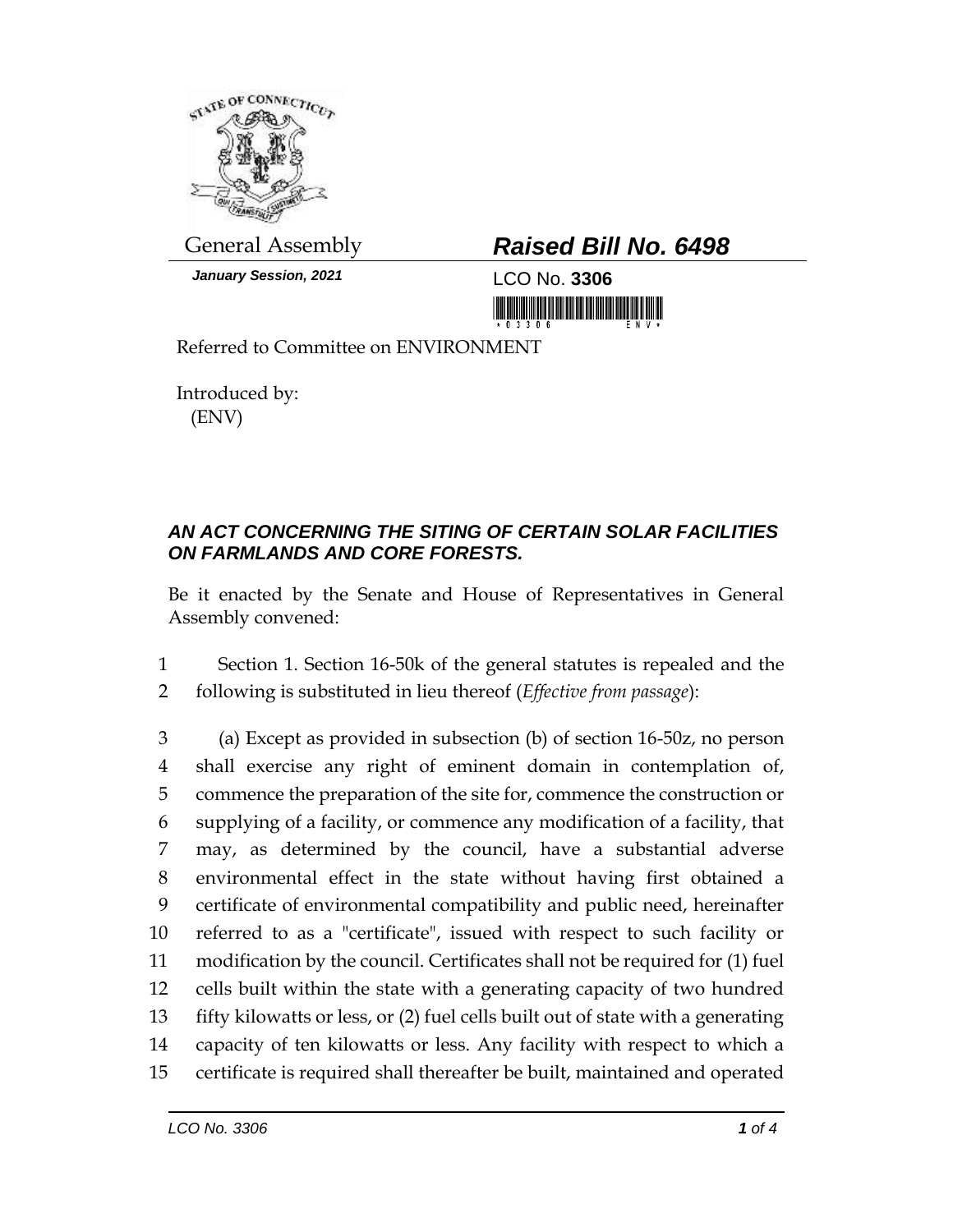in conformity with such certificate and any terms, limitations or conditions contained therein. Notwithstanding the provisions of this chapter or title 16a, the council shall, in the exercise of its jurisdiction over the siting of generating facilities, approve by declaratory ruling (A) the construction of a facility solely for the purpose of generating electricity, other than an electric generating facility that uses nuclear materials or coal as fuel, at a site where an electric generating facility operated prior to July 1, 2004, and (B) the construction or location of any fuel cell, unless the council finds a substantial adverse environmental effect, or of any customer-side distributed resources project or facility or grid-side distributed resources project or facility with a capacity of not more than sixty-five megawatts, as long as: (i) Such project meets air and water quality standards of the Department of Energy and Environmental Protection, (ii) the council does not find a substantial adverse environmental effect, and (iii) for a solar photovoltaic facility with a capacity of **[**two**]** one or more megawatts that is approved by declaratory ruling or a solar photovoltaic facility with a capacity of 33 sixty-five or more megawatts that is not approved by declaratory ruling, to be located on prime farmland or farmland of state-wide importance, as determined by the United States Department of Agriculture or the Commissioner of Agriculture or forestland, excluding any such facility that was selected by the Department of Energy and Environmental Protection in any solicitation issued prior to July 1, 2017, pursuant to section 16a-3f, 16a-3g or 16a-3j, the Department of Agriculture represents, in writing, to the council that such project will not materially 41 affect the status of such land as prime farmland or farmland of state- wide importance or the Department of Energy and Environmental Protection represents, in writing, to the council that such project will not materially affect the status of such land as core forest. In conducting an evaluation of a project for purposes of subparagraph (B)(iii) of this subsection, the Departments of Agriculture and Energy and Environmental Protection may consult with the United States Department of Agriculture and soil and water conservation districts. 49 Approval of any such solar photovoltaic facility to be located on prime farmland, farmland of state-wide importance or land that is core forest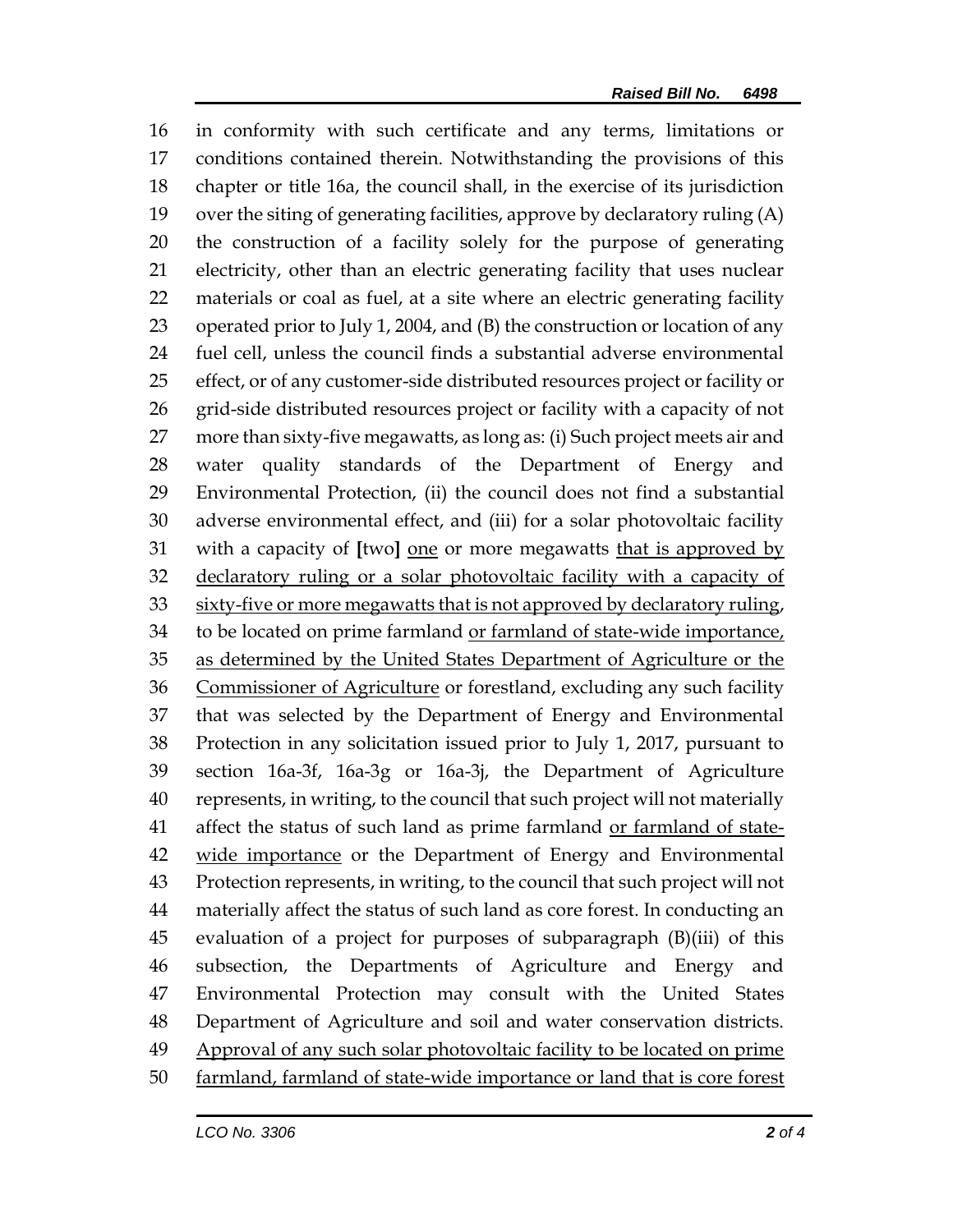shall require the applicant to furnish a bond for all costs associated with the decommissioning of such facility. The Departments of Agriculture 53 and Energy and Environmental Protection shall, respectively, post on the Internet web site of such agencies information concerning any application for such a facility to be located on prime farmland or farmland of state-wide importance, or land that is core forest. Such information shall include, but not be limited to, instructions for members of the public to receive status updates and information on any such applications.

 (b) A certificate may be transferred, subject to the approval of the council, to a person who agrees to comply with the terms, limitations and conditions contained therein. The council shall not approve any such transfer if it finds that such transfer was contemplated at or prior to the time the certificate was issued and such fact was not adequately disclosed during the certification proceeding.

 (c) A certificate issued pursuant to this chapter may be amended as provided in this chapter.

 (d) This chapter shall apply to any facility described in subdivisions (1) to (3), inclusive, of subsection (a) of section 16-50i, the construction of which is commenced on or after April 1, 1972, and to any such facility the construction of which is approved by a municipality that has commenced the sale of bonds or bond anticipation notes on or after April 1, 1972, the proceeds or part of the proceeds of which are to finance such construction. This chapter shall apply to any facility described in subdivision (4) of said subsection (a) of section 16-50i, the construction of which is commenced on or after July 1, 1983, and to any such facility the construction of which is approved by a municipality that has commenced the sale of bonds or bond anticipation notes on or after July 1, 1983, the proceeds or part of the proceeds of which are to finance such construction. This chapter shall apply to any facility described in subdivisions (5) and (6) of said subsection, the construction of which is commenced on or after October 1, 1977, and to any such facility the construction of which is approved by a municipality that has